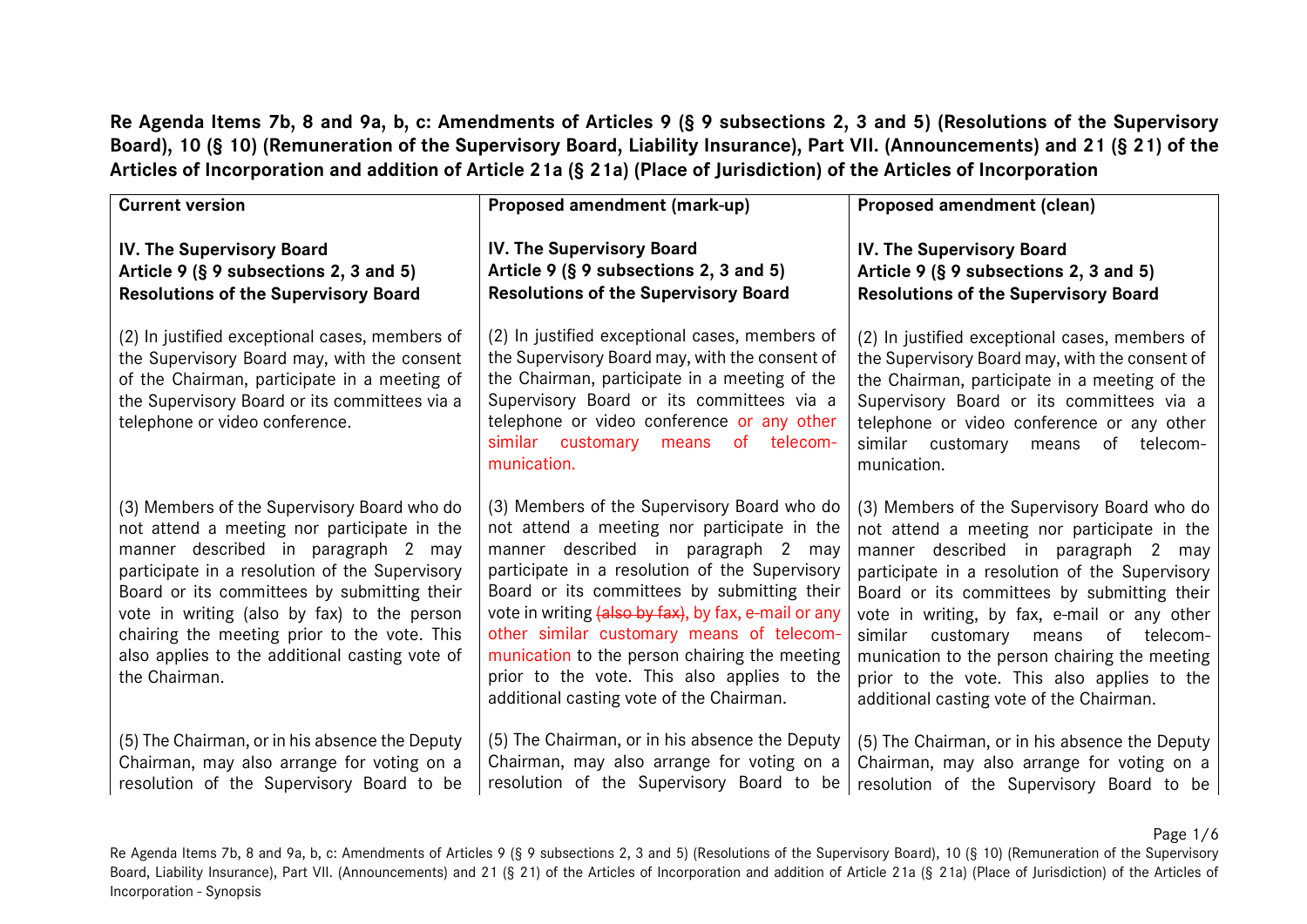| carried out in writing, by fax or e-mail - or by<br>a combination of these communication media<br>- if no member of the Supervisory Board<br>objects to this procedure within an<br>appropriate period of time, to be determined<br>by the Chairman. The Chairman shall<br>determine the details of the procedure. This<br>regulation also applies to resolutions of<br>committees. | carried out in writing, by telephone, fax or e-<br>mail, by any other similar customary means of<br>telecommunication, or by a combination of<br>these communication media, if no member of<br>the Supervisory Board objects to this procedure<br>within an appropriate period of time, to be<br>determined by the Chairman. The Chairman<br>shall determine the details of the procedure.<br>This regulation also applies to resolutions of<br>committees. | carried out in writing, by telephone, fax or e-<br>mail, by any other similar customary means of<br>telecommunication, or by a combination of<br>these communication media, if no member of<br>the Supervisory Board objects to this procedure<br>within an appropriate period of time, to be<br>determined by the Chairman. The Chairman<br>shall determine the details of the procedure.<br>This regulation also applies to resolutions of<br>committees. |
|-------------------------------------------------------------------------------------------------------------------------------------------------------------------------------------------------------------------------------------------------------------------------------------------------------------------------------------------------------------------------------------|-------------------------------------------------------------------------------------------------------------------------------------------------------------------------------------------------------------------------------------------------------------------------------------------------------------------------------------------------------------------------------------------------------------------------------------------------------------|-------------------------------------------------------------------------------------------------------------------------------------------------------------------------------------------------------------------------------------------------------------------------------------------------------------------------------------------------------------------------------------------------------------------------------------------------------------|
| <b>IV. The Supervisory Board</b>                                                                                                                                                                                                                                                                                                                                                    | IV. The Supervisory Board                                                                                                                                                                                                                                                                                                                                                                                                                                   | <b>IV. The Supervisory Board</b>                                                                                                                                                                                                                                                                                                                                                                                                                            |
| Article 10 (§ 10)                                                                                                                                                                                                                                                                                                                                                                   | Article 10 (§ 10)                                                                                                                                                                                                                                                                                                                                                                                                                                           | Article 10 (§ 10)                                                                                                                                                                                                                                                                                                                                                                                                                                           |
| Remuneration of the Supervisory Board,                                                                                                                                                                                                                                                                                                                                              | Remuneration of the Supervisory Board,                                                                                                                                                                                                                                                                                                                                                                                                                      | Remuneration of the Supervisory Board,                                                                                                                                                                                                                                                                                                                                                                                                                      |
| <b>Liability Insurance</b>                                                                                                                                                                                                                                                                                                                                                          | <b>Liability Insurance</b>                                                                                                                                                                                                                                                                                                                                                                                                                                  | <b>Liability Insurance</b>                                                                                                                                                                                                                                                                                                                                                                                                                                  |
| (1) The members of the Supervisory Board shall<br>each be reimbursed for their expenses<br>(including the costs of any value-added tax<br>incurred by them in the performance of their<br>office) and receive a fixed remuneration<br>payable after the end of each financial year,<br>that shall amount to €144,000.00 for each<br>individual member.                              | (1) The members of the Supervisory Board shall<br>each be reimbursed for their expenses<br>(including the costs of any value-added tax<br>incurred by them in the performance of their<br>office) and receive a fixed basic remuneration<br>payable after the end of for each full financial<br>year, that shall amount to in the amount of<br>€144,000.00 for each individual member.                                                                      | (1) The members of the Supervisory Board shall<br>receive a fixed basic remuneration for each full<br>financial year in the amount of $£144,000.00$<br>for each individual member.                                                                                                                                                                                                                                                                          |
| The Chairman of the Supervisory Board shall                                                                                                                                                                                                                                                                                                                                         | (2) The Chairman of the Supervisory Board                                                                                                                                                                                                                                                                                                                                                                                                                   | (2) The Chairman of the Supervisory Board                                                                                                                                                                                                                                                                                                                                                                                                                   |
| receive an additional €288,000.00; the Deputy                                                                                                                                                                                                                                                                                                                                       | shall receive an additional €288,000.00; the                                                                                                                                                                                                                                                                                                                                                                                                                | shall receive an additional €288,000.00; the                                                                                                                                                                                                                                                                                                                                                                                                                |
| Chairman of the Supervisory Board an                                                                                                                                                                                                                                                                                                                                                | Deputy Chairman of the Supervisory Board an                                                                                                                                                                                                                                                                                                                                                                                                                 | Deputy Chairman of the Supervisory Board an                                                                                                                                                                                                                                                                                                                                                                                                                 |
| additional €144,000.00.                                                                                                                                                                                                                                                                                                                                                             | additional €144,000.00.                                                                                                                                                                                                                                                                                                                                                                                                                                     | additional €144,000.00.                                                                                                                                                                                                                                                                                                                                                                                                                                     |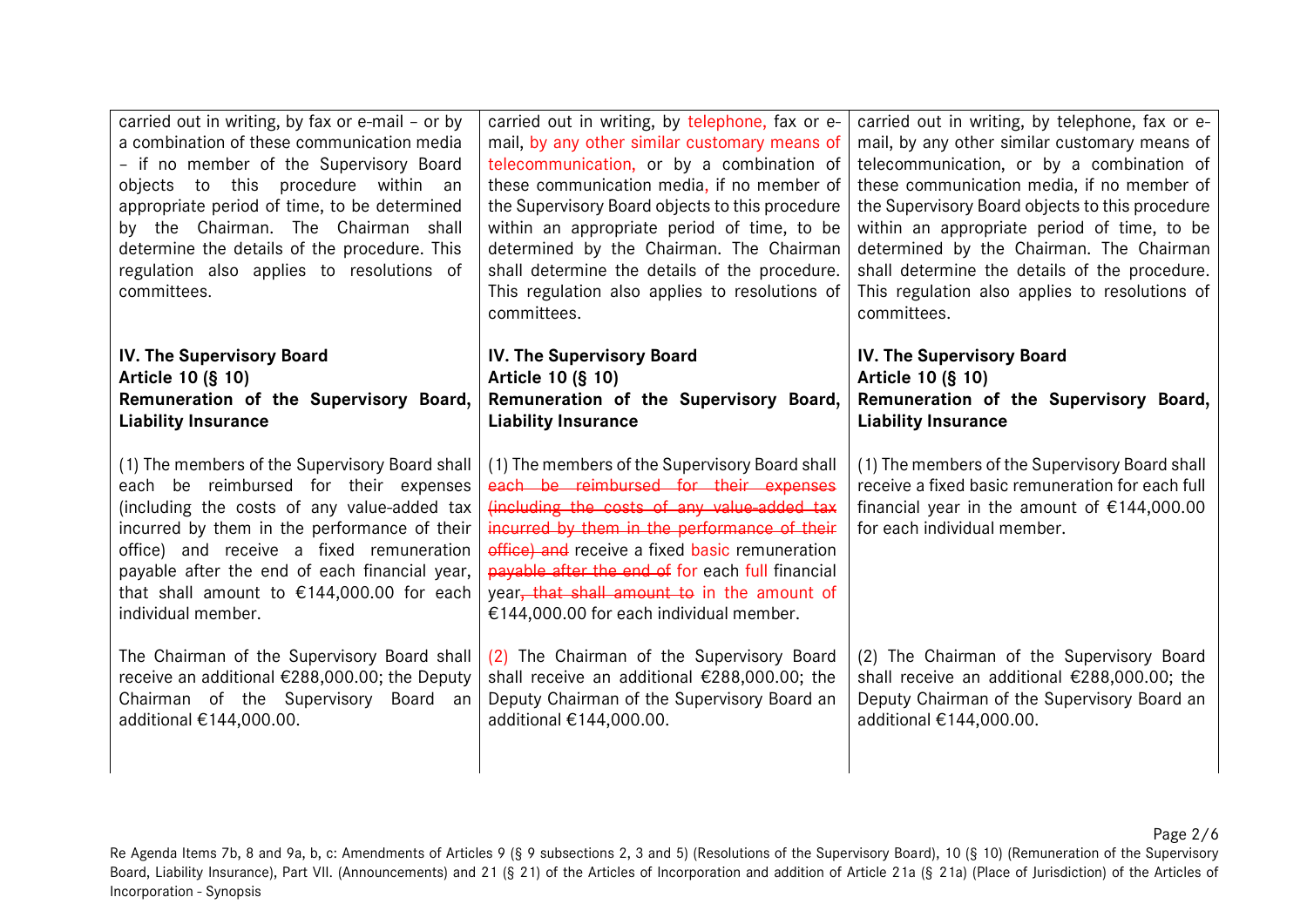Members of the Audit Committee shall each receive an additional €72,000.00, the members of the Presidential Committee an additional €57,600.00 and the members of the other Supervisory Board committees an additional €28,800.00; in derogation of the above, the Chairman of the Audit Committee shall receive an additional €144,000.00.

(3) Members of the Audit a committee of the Supervisory Board shall each receive an additional €72,000.00, the members of the Presidential Committee an additional €57,600.00 and the members of the other Supervisory Board committees an additional €28,800.00; in derogation of the above, the Chairman of the Audit Committee shall receive an additional €144,000.00. the following additional remuneration for each full financial year:

- the Chairman of the Audit Committee shall receive an additional €144,000.00, and each other member of the Audit Committee shall receive an additional €72,000.00;
- each member of the Presidential Committee shall receive an additional €57,600.00;
- the Chairman of the Legal Affairs Committee shall receive an additional €115,200.00, and each other member of the Legal Affairs Committee shall receive an additional €57,600.00;
- each member of other Supervisory Board committees shall receive an additional €28,800.00.

(3) Members of a committee of the Supervisory Board shall receive the following additional remuneration for each full financial year:

- the Chairman of the Audit Committee shall receive an additional €144,000.00, and each other member of the Audit Committee shall receive an additional €72,000.00;
- each member of the Presidential Committee shall receive an additional €57,600.00;
- the Chairman of the Legal Affairs Committee shall receive an additional €115,200.00, and each other member of the Legal Affairs Committee shall receive an additional €57,600.00;
- each member of other Supervisory Board committees shall receive an additional €28,800.00.

Functions on committees shall only be taken into account for a maximum of three committees; whereat if a member of the committees; whereat if a member of the Functions on committees shall only be taken into account for a maximum of three Functions on committees shall only be taken into account for a maximum of three committees; whereat if a member of the

Page 3/6

Re Agenda Items 7b, 8 and 9a, b, c: Amendments of Articles 9 (§ 9 subsections 2, 3 and 5) (Resolutions of the Supervisory Board), 10 (§ 10) (Remuneration of the Supervisory Board, Liability Insurance), Part VII. (Announcements) and 21 (§ 21) of the Articles of Incorporation and addition of Article 21a (§ 21a) (Place of Jurisdiction) of the Articles of Incorporation - Synopsis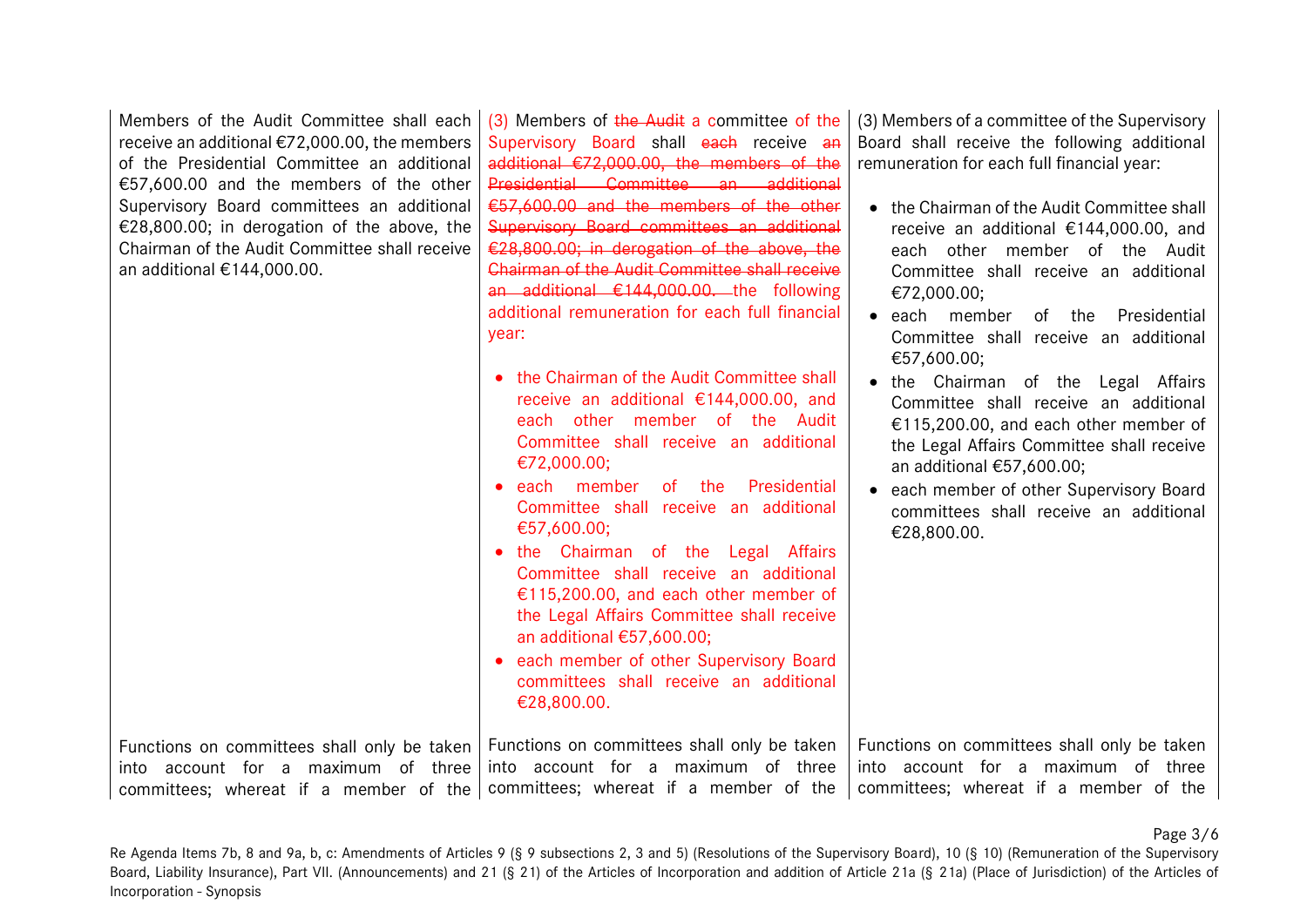| Supervisory Board has functions in more than<br>three Supervisory Board committees, the three<br>highest-paid positions shall prevail.                                                                                                                                                                                                 | Supervisory Board has functions in more than<br>three Supervisory Board committees, the three<br>highest-paid positions committee functions<br>shall prevail.                                                                                                                                                                                                                                                                                                                                                                                                                                                                                                                                         | Supervisory Board has functions in more than<br>three Supervisory Board committees, the three<br>highest-paid committee functions shall prevail.                                                                                                                                                                                                                                                                                                                                                                                                                                                                                                                                         |
|----------------------------------------------------------------------------------------------------------------------------------------------------------------------------------------------------------------------------------------------------------------------------------------------------------------------------------------|-------------------------------------------------------------------------------------------------------------------------------------------------------------------------------------------------------------------------------------------------------------------------------------------------------------------------------------------------------------------------------------------------------------------------------------------------------------------------------------------------------------------------------------------------------------------------------------------------------------------------------------------------------------------------------------------------------|------------------------------------------------------------------------------------------------------------------------------------------------------------------------------------------------------------------------------------------------------------------------------------------------------------------------------------------------------------------------------------------------------------------------------------------------------------------------------------------------------------------------------------------------------------------------------------------------------------------------------------------------------------------------------------------|
| Functions on committees shall only be                                                                                                                                                                                                                                                                                                  | Functions on committees shall only be                                                                                                                                                                                                                                                                                                                                                                                                                                                                                                                                                                                                                                                                 | Functions on committees shall only be                                                                                                                                                                                                                                                                                                                                                                                                                                                                                                                                                                                                                                                    |
| remunerated for a financial year if the relevant                                                                                                                                                                                                                                                                                       | remunerated for a financial year if the relevant                                                                                                                                                                                                                                                                                                                                                                                                                                                                                                                                                                                                                                                      | remunerated for a financial year if the relevant                                                                                                                                                                                                                                                                                                                                                                                                                                                                                                                                                                                                                                         |
| committee has held at least one meeting in                                                                                                                                                                                                                                                                                             | committee has held at least one meeting in                                                                                                                                                                                                                                                                                                                                                                                                                                                                                                                                                                                                                                                            | committee has held at least one meeting in                                                                                                                                                                                                                                                                                                                                                                                                                                                                                                                                                                                                                                               |
| discharge of its duties during that period.                                                                                                                                                                                                                                                                                            | discharge of its duties during that period.                                                                                                                                                                                                                                                                                                                                                                                                                                                                                                                                                                                                                                                           | discharge of its duties during that period.                                                                                                                                                                                                                                                                                                                                                                                                                                                                                                                                                                                                                                              |
| The members of the Supervisory Board and its<br>committees shall receive a fee of €1,100.00 for<br>each meeting of the Supervisory Board and its<br>committees that they attend as members. The<br>meeting fee shall only be paid once for multiple<br>meetings of the Supervisory Board and/or its<br>committees on one calendar day. | (4) The members of the Supervisory Board and<br>its committees shall receive a an attendance<br>fee of $£1,100.00$ for each meeting of the<br>Supervisory Board and its committees that<br>they attend as members. Attendance by<br>telephone or via a video conference or any<br>similar<br>customary<br><sub>of</sub><br>other<br>means<br>telecommunication shall be considered as<br>attendance of a meeting. The meeting<br>attendance fee shall only be paid once for<br>multiple meetings of the Supervisory Board<br>and/or its committees on one calendar day.<br>(5) The remuneration and the attendance fee<br>shall be payable within two months after the<br>end of each financial year. | (4) The members of the Supervisory Board and<br>its committees shall receive an attendance fee<br>of $\epsilon$ 1,100.00 for each meeting of the<br>Supervisory Board and its committees that<br>they attend as members. Attendance by<br>telephone or via a video conference or any<br>similar<br>customary<br>other<br>0f<br>means<br>telecommunication shall be considered as<br>attendance of a meeting. The attendance fee<br>shall only be paid once for multiple meetings of<br>the Supervisory Board and/or its committees<br>on one calendar day.<br>(5) The remuneration and the attendance fee<br>shall be payable within two months after the<br>end of each financial year. |
| If any members of the Supervisory Board step                                                                                                                                                                                                                                                                                           | (6) If any members of the Supervisory Board                                                                                                                                                                                                                                                                                                                                                                                                                                                                                                                                                                                                                                                           | (6) If any members of the Supervisory Board                                                                                                                                                                                                                                                                                                                                                                                                                                                                                                                                                                                                                                              |
| down from the Supervisory Board during a                                                                                                                                                                                                                                                                                               | step down-resign from the Supervisory Board                                                                                                                                                                                                                                                                                                                                                                                                                                                                                                                                                                                                                                                           | resign from the Supervisory Board during a                                                                                                                                                                                                                                                                                                                                                                                                                                                                                                                                                                                                                                               |
| financial year, they shall receive remuneration                                                                                                                                                                                                                                                                                        | during a financial year, they shall receive                                                                                                                                                                                                                                                                                                                                                                                                                                                                                                                                                                                                                                                           | financial year, they shall receive remuneration                                                                                                                                                                                                                                                                                                                                                                                                                                                                                                                                                                                                                                          |
| proportionate to the time of office served. If a                                                                                                                                                                                                                                                                                       | remuneration proportionate to the time of                                                                                                                                                                                                                                                                                                                                                                                                                                                                                                                                                                                                                                                             | proportionate to the time of office served. If a                                                                                                                                                                                                                                                                                                                                                                                                                                                                                                                                                                                                                                         |
| member of the Supervisory Board steps down                                                                                                                                                                                                                                                                                             | office served. If a member of the Supervisory                                                                                                                                                                                                                                                                                                                                                                                                                                                                                                                                                                                                                                                         | member of the Supervisory Board resigns from                                                                                                                                                                                                                                                                                                                                                                                                                                                                                                                                                                                                                                             |
| from a function for which there is additional                                                                                                                                                                                                                                                                                          | Board steps down resigns from a function for                                                                                                                                                                                                                                                                                                                                                                                                                                                                                                                                                                                                                                                          | a function for which there is additional                                                                                                                                                                                                                                                                                                                                                                                                                                                                                                                                                                                                                                                 |

Page 4/6

Re Agenda Items 7b, 8 and 9a, b, c: Amendments of Articles 9 (§ 9 subsections 2, 3 and 5) (Resolutions of the Supervisory Board), 10 (§ 10) (Remuneration of the Supervisory Board, Liability Insurance), Part VII. (Announcements) and 21 (§ 21) of the Articles of Incorporation and addition of Article 21a (§ 21a) (Place of Jurisdiction) of the Articles of Incorporation - Synopsis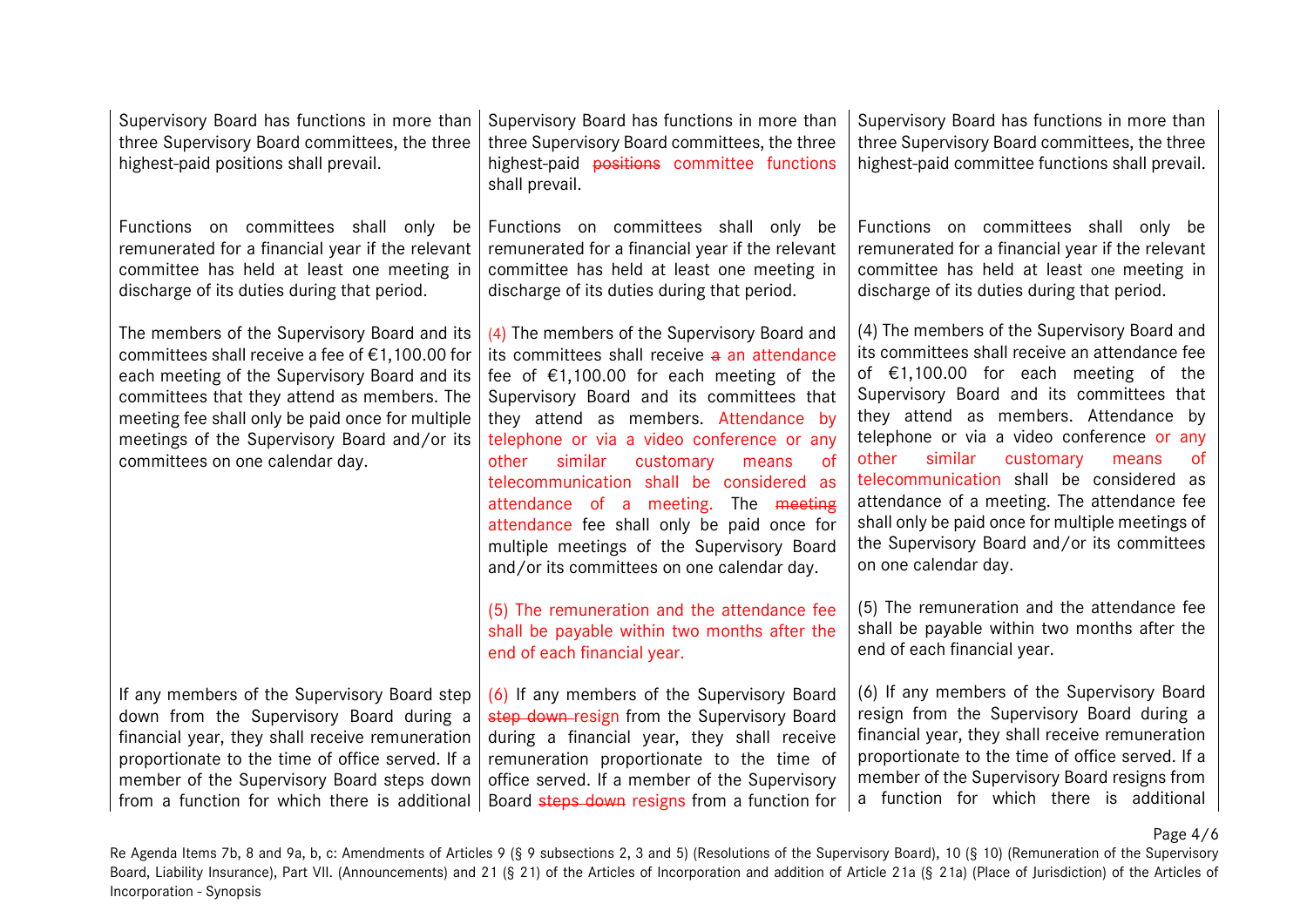| remuneration, the previous sentence applies in<br>respect of the remuneration for the relevant<br>function. A proportionate remuneration for<br>functions on committees shall only be paid if<br>the relevant committee has held at least one<br>meeting in discharge of its duties during the<br>respective part of the financial year. | which there is additional remuneration, the<br>previous sentence applies in respect of the<br>remuneration for the relevant function. A<br>Proportionate remuneration for functions on<br>committees shall only be paid if the relevant<br>committee has held at least one meeting in<br>discharge of its duties during the respective<br>part of the financial year.                                                                                                                                                                             | remuneration, the previous sentence applies in<br>respect of the remuneration for the relevant<br>function. Proportionate remuneration for<br>functions on committees shall only be paid if<br>the relevant committee has held at least one<br>meeting in discharge of its duties during the<br>respective part of the financial year.                                                                                                                                                                                                        |
|------------------------------------------------------------------------------------------------------------------------------------------------------------------------------------------------------------------------------------------------------------------------------------------------------------------------------------------|---------------------------------------------------------------------------------------------------------------------------------------------------------------------------------------------------------------------------------------------------------------------------------------------------------------------------------------------------------------------------------------------------------------------------------------------------------------------------------------------------------------------------------------------------|-----------------------------------------------------------------------------------------------------------------------------------------------------------------------------------------------------------------------------------------------------------------------------------------------------------------------------------------------------------------------------------------------------------------------------------------------------------------------------------------------------------------------------------------------|
| (2) Members of the Supervisory Board shall be<br>covered by insurance against pecuniary<br>damage, taken out by and in the interest of the<br>Company for executive bodies and certain<br>senior executives, insofar as such insurance<br>coverage exists. The insurance premiums shall<br>be paid by the Company.                       | (7) In addition to remuneration and attendance<br>fees, the members of the Supervisory Board<br>shall be reimbursed for their expenses and the<br>value-added tax payable on the payments made<br>to them.<br>(2) In addition, the members of the Supervisory<br>Board shall be covered by insurance against<br>pecuniary damage, taken out by and in the<br>interest of the Company for executive bodies<br>and certain senior executives, insofar as such<br>insurance coverage exists. The insurance<br>premiums shall be paid by the Company. | (7) In addition to remuneration and attendance<br>fees, the members of the Supervisory Board<br>shall be reimbursed for their expenses and the<br>value-added tax payable on the payments<br>made to them. In addition, the members of the<br>Supervisory Board shall be covered by<br>insurance against pecuniary damage, taken out<br>by and in the interest of the Company for<br>executive bodies and certain senior executives,<br>insofar as such insurance coverage exists. The<br>insurance premiums shall be paid by the<br>Company. |
| <b>VII. Announcements</b>                                                                                                                                                                                                                                                                                                                | <b>VII. Announcements, Place of Jurisdiction</b>                                                                                                                                                                                                                                                                                                                                                                                                                                                                                                  | VII. Announcements, Place of Jurisdiction                                                                                                                                                                                                                                                                                                                                                                                                                                                                                                     |
| <b>VII. Announcements</b><br>Article 21 (§ 21)                                                                                                                                                                                                                                                                                           | <b>VII. Announcements</b><br>Article 21 (§ 21) Announcements                                                                                                                                                                                                                                                                                                                                                                                                                                                                                      | <b>VII. Announcements</b><br>Article 21 (§ 21) Announcements                                                                                                                                                                                                                                                                                                                                                                                                                                                                                  |
| <b>VII. Announcements</b><br><b>New</b>                                                                                                                                                                                                                                                                                                  | <b>VII. Announcements</b><br>Article 21a (§ 21a) Place of Jurisdiction<br>(1) The exclusive place of jurisdiction for all<br>disputes with the Company or its bodies arising                                                                                                                                                                                                                                                                                                                                                                      | <b>VII. Announcements</b><br>Article 21a (§ 21a) Place of Jurisdiction<br>(1) The exclusive place of jurisdiction for all<br>disputes with the Company or its bodies arising                                                                                                                                                                                                                                                                                                                                                                  |

Page 5/6

Re Agenda Items 7b, 8 and 9a, b, c: Amendments of Articles 9 (§ 9 subsections 2, 3 and 5) (Resolutions of the Supervisory Board), 10 (§ 10) (Remuneration of the Supervisory Board, Liability Insurance), Part VII. (Announcements) and 21 (§ 21) of the Articles of Incorporation and addition of Article 21a (§ 21a) (Place of Jurisdiction) of the Articles of Incorporation - Synopsis